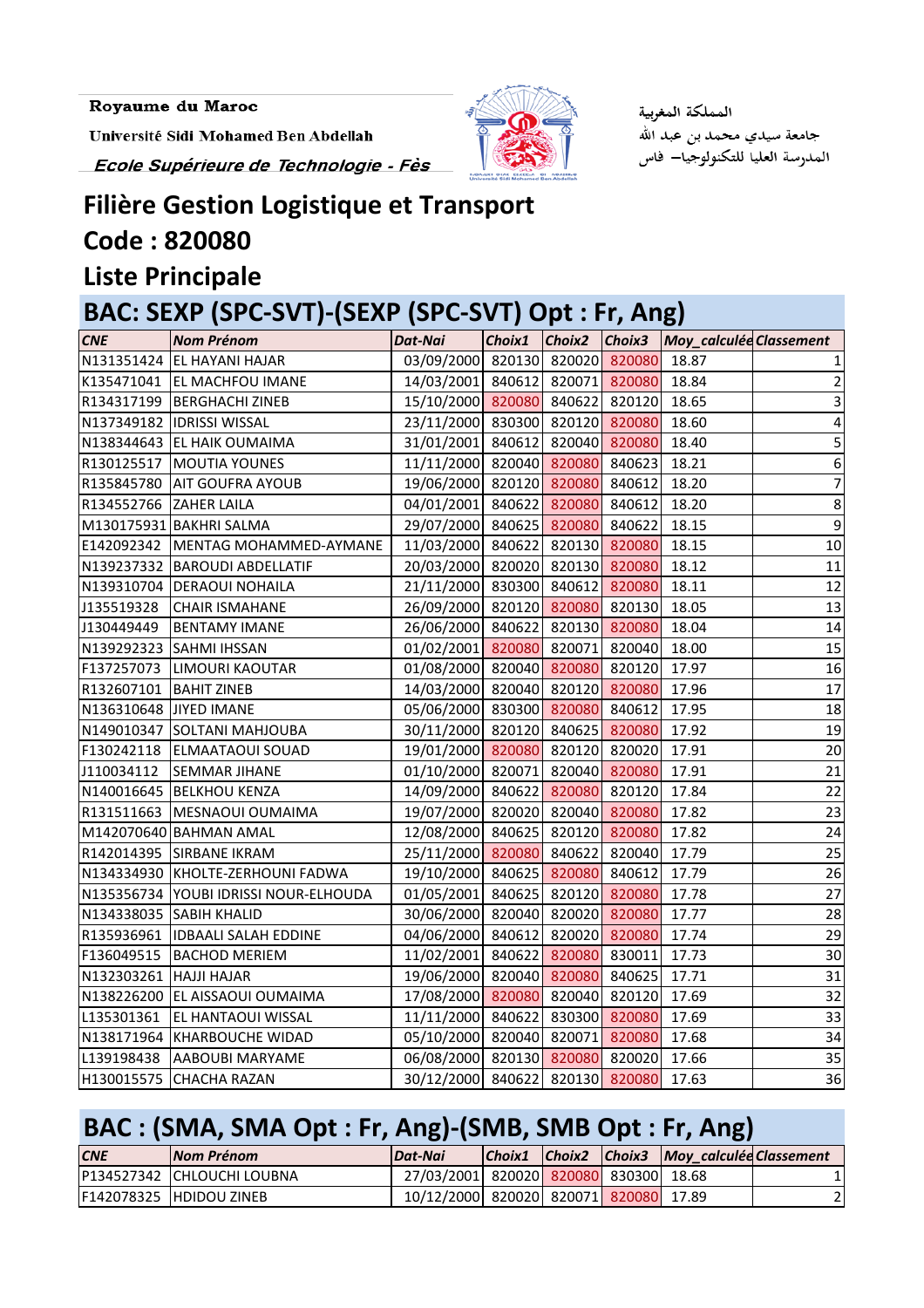| IN147016591 IBLALI OUMAIMA | 18/08/2000 840623 820040 820080 17.44 |  |  |  |
|----------------------------|---------------------------------------|--|--|--|
| IR147047687 IZAGHLY HIND   | 22/11/2000 820040 820080 820120 17.27 |  |  |  |
| IR138643709 IJAKOUM HAFIDA | 09/06/2000 820080 820040 820130 17.01 |  |  |  |

### **BAC : Sc Eco**

| <b>CNE</b> | <b>Nom Prénom</b>                   | Dat-Nai                               |        |               |               | Choix1   Choix2   Choix3   Moy_calculée Classement |                           |
|------------|-------------------------------------|---------------------------------------|--------|---------------|---------------|----------------------------------------------------|---------------------------|
|            | F130366476  IDAM AMINA              | 24/02/2000 820120 840625 820080       |        |               |               | 18.89                                              | $\mathbf 1$               |
|            | R135668728 ETTORCHI SALMA           | 18/04/2000 820080 820120 830300       |        |               |               | 17.87                                              | $\mathbf 2$               |
|            | R130504207 SERHSOUH WAFAE           | 27/12/2000 840625 830300 820080       |        |               |               | 17.79                                              | $\ensuremath{\mathsf{3}}$ |
|            | N140040507 HMAMI KENZA              | 16/10/2000 820120 840625 820080       |        |               |               | 17.50                                              | $\overline{a}$            |
|            | N135322607  IDRISSI ALAMI WIAME     | 07/03/2001 820120 840625 820080       |        |               |               | 17.49                                              | $\mathsf S$               |
|            | N148040727 BENNANI AMINE            | 08/05/2000 820120 840625 820080       |        |               |               | 17.18                                              | $\boldsymbol{6}$          |
| E133197512 | <b>GHAOUZY AFAF</b>                 | 07/07/2000 840625 820120 820080       |        |               |               | 17.09                                              | $\overline{7}$            |
|            | N139321688 JKAOUA OTHMANE           | 29/06/2000 820080 820120 840625       |        |               |               | 17.04                                              | $\bf 8$                   |
|            | N148029666 MOUHSSINE KENZA          | 31/03/2000 830300 820080 820120       |        |               |               | 16.74                                              | $\boldsymbol{9}$          |
|            | N135149010 LAHBI IMANE              | 03/07/2001 820080 830300 820120       |        |               |               | 16.72                                              | 10                        |
|            | R139156534 KOHHILA OUMAIMA          | 08/08/2000 820080 820120 830300       |        |               |               | 16.69                                              | 11                        |
|            | N134310656 LOUDIYI WISSAL           | 20/06/2000 820120 840625 820080       |        |               |               | 16.67                                              | 12                        |
|            | N132310676 ALAMI IKRAM              | 08/04/2000 820120 820080 840625       |        |               |               | 16.64                                              | 13                        |
|            | N133310621 DRIAF FATIMA-ZAHRA       | 30/01/2001 820120 840625 820080       |        |               |               | 16.51                                              | 14                        |
|            | F135385651 EL-KAROUSSE MERYEM       | 28/11/2000 820080 820120 840625       |        |               |               | 16.43                                              | 15                        |
|            | N141023082 AOUICH ABDERRAHMANE      | 03/03/2001 820120 840625 820080       |        |               |               | 16.42                                              | 16                        |
| P134120460 | <b>CHHIBOU KAOUTHAR</b>             | 06/08/2000 820120 820080 840625       |        |               |               | 16.41                                              | 17                        |
|            | R130623688 SOULALI WASSILA          | 29/05/2000 820120 820080 840625       |        |               |               | 16.37                                              | 18                        |
|            | G131446970 EL BEKHTI ABIR           | 13/03/2001 820120 840625 820080       |        |               |               | 16.37                                              | 19                        |
|            | N139307262 MOFID EL MAHDI           | 17/02/2000 820080 840625 820120       |        |               |               | 16.36                                              | 20                        |
|            | E147125867 BENDRISS IHSSAN          | 23/05/2001 820120 840625 820080       |        |               |               | 16.34                                              | 21                        |
|            | N131194955 LMALLOUKI MARYAM         | 20/05/2001 840625 830300 820080       |        |               |               | 16.32                                              | 22                        |
|            | N137305095 BOUSFIHA FATIMA-ZOHRA    | 10/06/2000 820120 820080 840625       |        |               |               | 16.31                                              | 23                        |
|            | F138139756 BAKKARI SOUFIANE         | 16/06/2000 820120 830300 820080       |        |               |               | 16.31                                              | 24                        |
|            | K135471001 FARHANE HIBA             | 10/07/2000 820080 840625 830300       |        |               |               | 16.20                                              | 25                        |
|            | N143013559 KARMOUDA SAOUSANE        | 12/06/1999 840625 820080 830300       |        |               |               | 16.20                                              | 26                        |
| K139525462 | <b>BAHOU MAJDA</b>                  | 08/09/2000 840625 820120 820080       |        |               |               | 16.19                                              | 27                        |
|            | N133173478 MORTADA OUMAYMA          | 18/10/2000 830300 820080              |        |               | 840625        | 16.18                                              | 28                        |
|            | N140005887 RAJI NOUHAYLA            | 08/01/2001 820120 830300 820080       |        |               |               | 16.17                                              | 29                        |
|            | N147009186 AZDADE ABDELALI          | 12/01/2001 820120 830300 820080       |        |               |               | 16.15                                              | 30                        |
|            | N130365814 KADIRI FATIMA ZAHRA      | 12/10/2000 820120 840625 820080 16.12 |        |               |               |                                                    | 31                        |
| J138215724 | JADID HOUDA                         | 18/11/2000 830300 820120 820080       |        |               |               | 16.08                                              | 32                        |
|            | M130357898 EL BAZ - EL ALAOUI WIAME | 26/05/2000 820120 840625 820080       |        |               |               | 16.06                                              | 33                        |
| J139548233 | <b>BOUDEBZA FATIMA ZAHRA</b>        | 07/04/2000 820120 830300 820080       |        |               |               | 16.06                                              | 34                        |
| P134126700 | <b>BELACHGAR SOUKAINA</b>           | 20/05/2000                            |        | 820120 820080 | 830300        | 16.05                                              | 35                        |
| S135346001 | <b>BEROUIH ACHRAF</b>               | 06/11/1999                            | 820080 | 840625        | 820120        | 16.00                                              | 36                        |
| N145019547 | <b>BENNIS OTHMANE</b>               | 28/08/2000 820120 840625              |        |               | 820080        | 15.97                                              | 37                        |
|            | M139213665 EL BOUCHIKHI KENZA       | 17/06/2000                            | 820080 | 830300        | 840625        | 15.95                                              | 38                        |
| E144036033 | <b>EL KHARROUBI HAMZA</b>           | 30/03/2001                            | 840625 |               | 820120 820080 | 15.92                                              | 39                        |
| S131234281 | SAIDI MAROUAN                       | 29/07/2000                            |        | 830300 820080 | 820120        | 15.87                                              | 40                        |
| N135305569 | KHADRA OUMAYMA                      | 15/07/2000                            | 820080 | 820120        | 840625        | 15.86                                              | 41                        |

# **BAC : Sc Gcompt**

| <b>CNE</b> | Nom Prénom                       | <i><b>Dat-Nai</b></i>                 |  | Choix1 Choix2 Choix3 Moy calculée Classement |                |
|------------|----------------------------------|---------------------------------------|--|----------------------------------------------|----------------|
|            | E148183725 AIBOUD HIBA           | 02/01/2001 830300 820120 820080 17.38 |  |                                              |                |
|            | R134531349 SEBBATA MAHA          | 25/02/2000 820080 830300 840625 17.28 |  |                                              |                |
|            | P134222754 FERAHI MOUNIR         | 03/01/2001 830300 820080 820120 17.26 |  |                                              | 3              |
|            | <b>F133107859 MAZZINE MERIEM</b> | 12/03/2001 820120 820080 830300 17.22 |  |                                              | $\overline{4}$ |